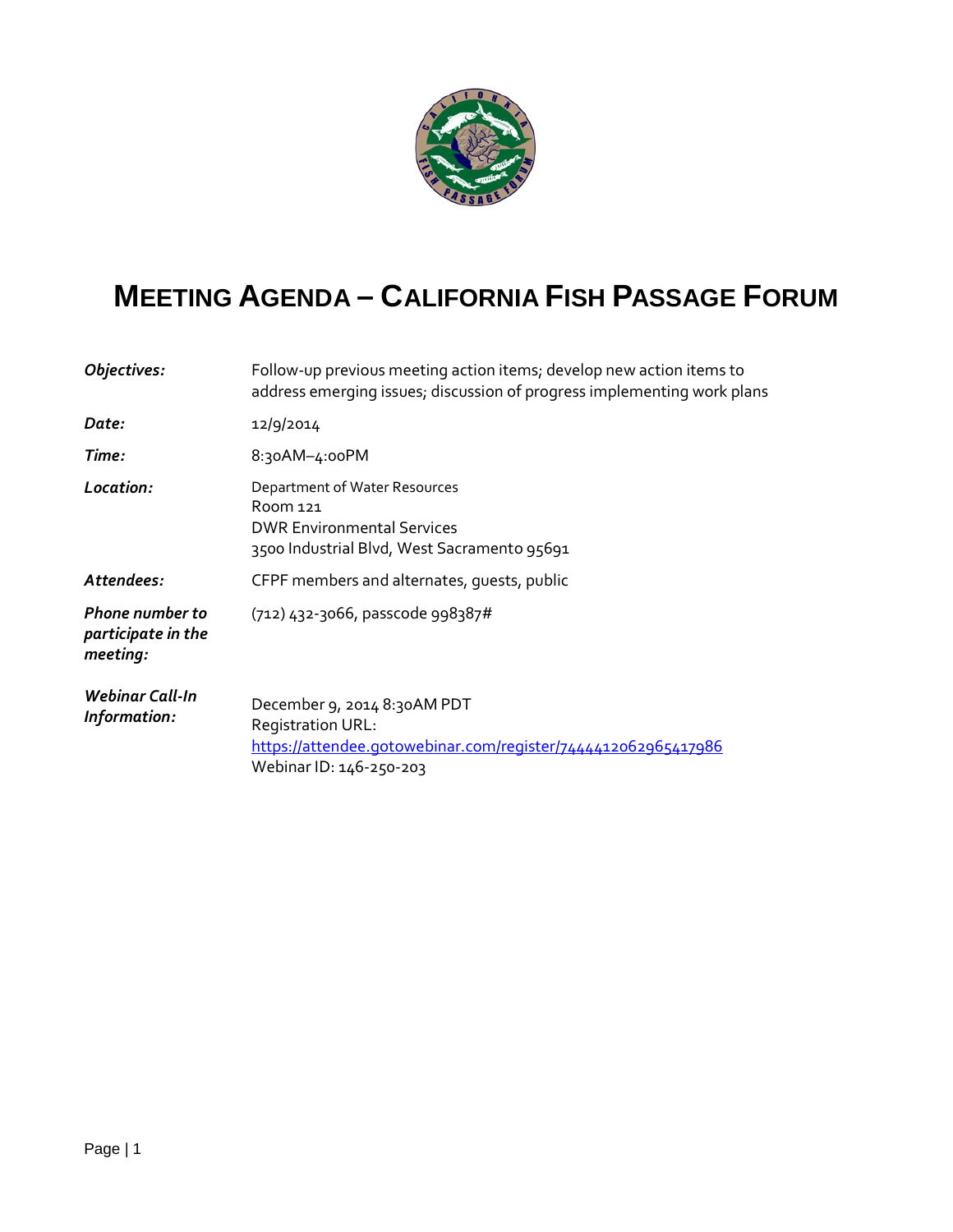## **AGENDA ITEMS – DECEMBER 9, 2014**

**OUTCOMES**

| 8:30AM-9:00AM   | Welcome and introductions - review of agenda: Introductions of<br>Forum members and guests, housekeeping, agenda review,<br>announcements, review action items from previous meeting -<br>receive updates from Forum members on their respective action<br>items from the September 2014 meeting, including the status of<br>the MOU, budget update (Lisa DeBruyckere)                                                                                                                                                                           |                                        |
|-----------------|--------------------------------------------------------------------------------------------------------------------------------------------------------------------------------------------------------------------------------------------------------------------------------------------------------------------------------------------------------------------------------------------------------------------------------------------------------------------------------------------------------------------------------------------------|----------------------------------------|
| 9:00AM-9:30AM   | Trabuco Creek-A draft letter to the US Forest Service that<br>advances fish passage along Trabuco Creek will be discussed, and a<br>decision will be made relative to sending the letter (Michael Bowen)                                                                                                                                                                                                                                                                                                                                         | <b>DECISION</b>                        |
| 9:30AM-10:30AM  | Forum NFHP Application for Funding-Members will review the<br>applications received for 2015 NFHP funding and the prioritized list<br>of recommendations from the Governance committee (Bob<br>Pagliuco)                                                                                                                                                                                                                                                                                                                                         | <b>DECISION</b>                        |
| 10:30AM-10:45AM | <b>BREAK</b>                                                                                                                                                                                                                                                                                                                                                                                                                                                                                                                                     |                                        |
| 10:45AM-NOON    | California Fish Barrier lists-Creating a process and timeline to<br>compile lists of all fish barriers in California, and using FISHPASS to<br>prioritize, will be discussed. (All)                                                                                                                                                                                                                                                                                                                                                              | <b>INFORMATION/</b><br><b>DECISION</b> |
| NOON-1:00PM     | <b>LUNCH</b>                                                                                                                                                                                                                                                                                                                                                                                                                                                                                                                                     |                                        |
| 1:00PM-1:30PM   | <b>East Bay Municipal Utility District</b> - District fish staff will present<br>on activities in the Mokelumne River watershed that facilitate fish<br>passage and manage/recover Chinook and Steelhead populations.<br>The last major barrier was remediated in the early 2000s -<br>activities are now focused on flows, decreasing stray rates,<br>improving spawning and rearing habitat, and controlling<br>temperatures (Michelle Workman, Supervising Fisheries/Wildlife<br>Biologist, East Bay Municipal Utility District, Lodi Office) | <b>INFORMATION</b>                     |
| 1:30PM-2:00PM   | FISHPass-Members will discuss the status of the scope of work<br>and the progress made to date since September (Donnie Ratcliff,<br>Liam Zarri)                                                                                                                                                                                                                                                                                                                                                                                                  | <b>INFORMATION</b>                     |
| 2:00PM-2:30PM   | Pacific Northwest Aquatic Monitoring Partnership (PNAMP)-A<br>network of information and tools to support monitoring will be<br>presented and discussed (Robin Carlson, Jen Bayer and Becca Scully<br>- PNAMP [via phone])                                                                                                                                                                                                                                                                                                                       | <b>INFORMATION</b>                     |
| 2:30PM-2:45PM   | <b>BREAK</b>                                                                                                                                                                                                                                                                                                                                                                                                                                                                                                                                     |                                        |
| 2:45PM-3:00PM   | The California Water Temperature Network Development-An<br>updated on the scope of work developed and status of the CWTN<br>development for California will be discussed. The Forum will decide<br>on pursuing funding to accelerate the development for a<br>temperature network for California (Michael Kellett)                                                                                                                                                                                                                               | <b>DECISION</b>                        |
| 3:00PM-4:00PM   | <b>Committee and Work Group Work Plan Updates</b><br>Governance Committee<br>Science and Data Committee                                                                                                                                                                                                                                                                                                                                                                                                                                          | <b>INFORMATION</b>                     |